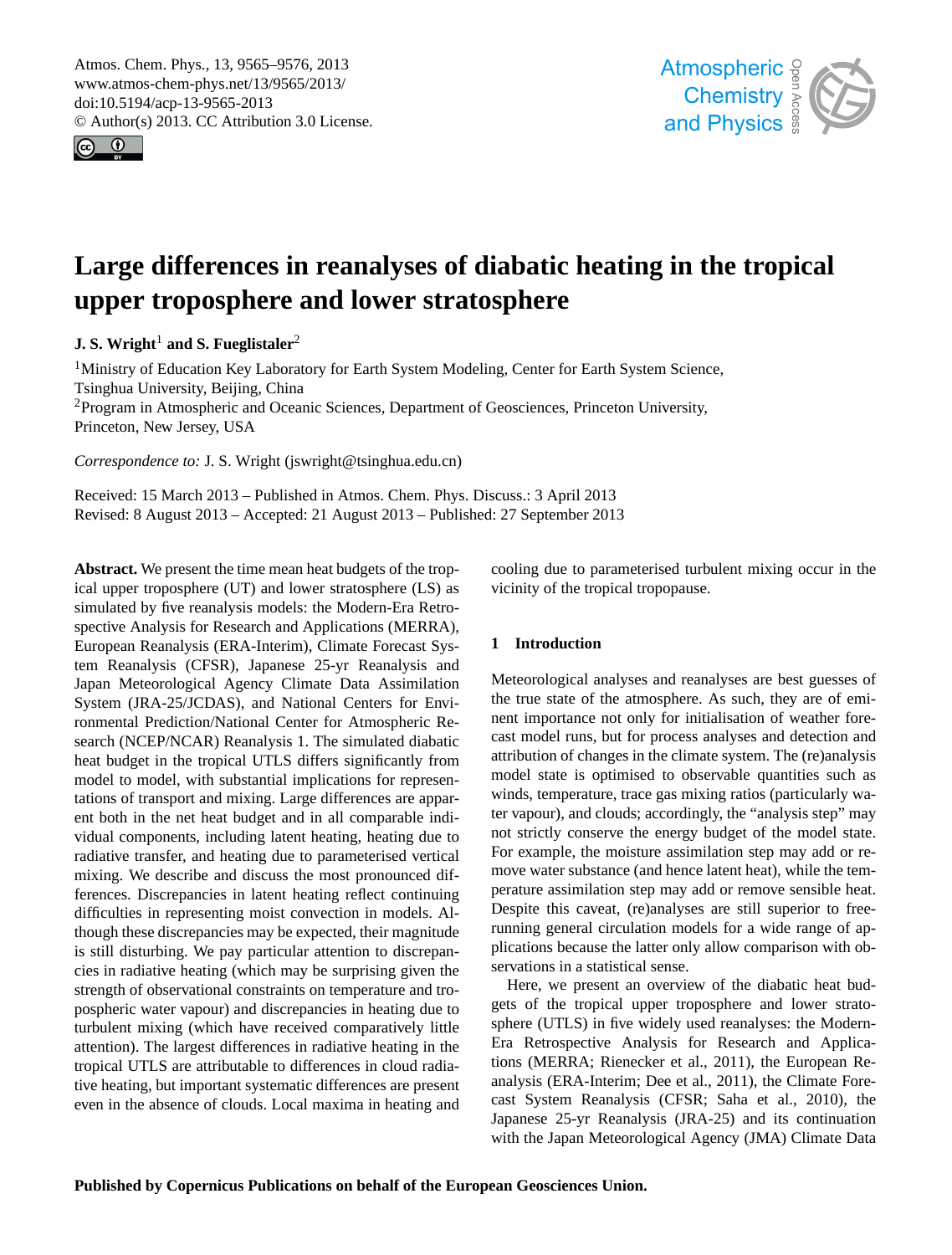Assimilation System [\(Onogi et al.,](#page-10-1) [2007\)](#page-10-1), and the National Centers for Environmental Prediction/National Center for Atmospheric Research (NCEP/NCAR) Reanalysis 1 [\(Kalnay](#page-10-2) [et al.,](#page-10-2) [1996\)](#page-10-2). [Fueglistaler et al.](#page-10-3) [\(2009b\)](#page-10-3) have previously provided a comparison of the ERA-Interim diabatic heat budget with that of the older ERA-40, and [Ling and Zhang](#page-10-4) [\(2013\)](#page-10-4) have examined the diabatic heat budgets of MERRA, CFSR, and ERA-Interim at lower levels in the troposphere.

We focus on the tropical UTLS between 300 hPa and 50 hPa. This region encompasses the important transition in regime from a balance between latent heating and radiative cooling in the troposphere to a balance between tropical radiative heating and extratropical radiative cooling in the stratosphere. Furthermore, transport into the stratospheric overworld (terminology follows [Hoskins,](#page-10-5) [1991\)](#page-10-5) occurs predominantly in the tropics, and conditions in the tropical tropopause layer (TTL, ∼150–70 hPa) control the stratospheric abundance of a range of radiatively and chemically important trace gases (see review by [Fueglistaler et al.,](#page-10-6) [2009a\)](#page-10-6). Uncertainties in model diabatic heat budgets in this layer therefore also affect confidence in model predictions of future stratospheric composition and its radiative impact on climate.

The diabatic heat budget of the TTL (and consequently transport pathways and mechanisms within the TTL) remains a subject of debate (see discussion by [Fueglistaler et al.,](#page-10-6) [2009a\)](#page-10-6). In particular, the radiative effects of clouds and the impact of convection that overshoots its level of neutral buoyancy are not well quantified. Both of these processes pose challenges to global-scale numerical models due to the small scales involved. Additional processes, such as mixing related to shear-flow instability, have received comparatively less attention, but should also be discussed as they are highly parameterised and often serve as a "tuning parameter" that compensates for errors in other aspects of the model (see also discussion by [Flannaghan and Fueglistaler,](#page-10-7) [2011\)](#page-10-7).

One may expect the radiative components of reanalyses to be comparatively more accurate because temperature and tropospheric water vapour are well constrained by observations. However, ozone concentrations are also radiatively important in this region and are often not constrained by observations (in several cases, a prescribed climatology is used). Furthermore, cloud radiative effects may differ substantially between models.

Section [2](#page-1-0) provides a description of the reanalysis models and data. Section [3](#page-2-0) presents key aspects of the climatological mean diabatic heat budget in the tropical UTLS and describes the large differences in estimates of this budget according to different reanalyses. Section [4](#page-7-0) discusses the sources and implications of some of the most pronounced differences among the reanalyses. Section [5](#page-9-0) provides a summary of the current outlook.

#### <span id="page-1-0"></span>**2 Data and methodology**

#### **2.1 Reanalysis data**

The Modern Era Retrospective Analysis for Research and Applications (MERRA) has been produced by NASA's Global Modeling and Assimilation Office [\(Rienecker et al.,](#page-11-0) [2011\)](#page-11-0). MERRA was conceived as a reanalysis of the satellite era (1979–present), with the primary objective of improving the representation of the water cycle relative to previous reanalyses. Diabatic heating is reported on a  $1.25^\circ \times 1.25^\circ$  grid and includes components of heating due to long-wave radiation, short-wave radiation, moist physics, turbulent vertical mixing, gravity wave drag, and friction.

ERA-Interim (ERAI) is, like MERRA, a reanalysis of the satellite era (1979–present). ERAI has been produced by the European Centre for Medium-Range Weather Forecasts, and has been described in detail by [Dee et al.](#page-10-0) [\(2011\)](#page-10-0). We have interpolated the heating rates onto a  $1^\circ \times 1^\circ$  horizontal grid with 60 isobaric levels that correspond to the nominal pressure of the eta levels used in the forecast model (relative to a surface pressure of 1000 hPa). Individual components of diabatic heating due to long-wave and short-wave radiative heating are provided; however, heating due to moist physics is not reported separately and must be inferred as a residual (see [Fueglistaler et al.,](#page-10-3) [2009b\)](#page-10-3).

The Climate Forecast System Reanalysis (CFSR) was developed by the National Centers for Environmental Prediction (NCEP) as the first coupled atmosphere–ocean–land surface–sea ice reanalysis [\(Saha et al.,](#page-11-1) [2010\)](#page-11-1). CFSR technically only covers the period 1979–2009, but continuing output from the current (effectively identical) version of the Climate Forecast System model extends the CFSR data record to the present. Heating rates are provided on a  $1^\circ \times 1^\circ$  horizontal grid with 37 isobaric levels. In addition to total diabatic heating rates, CFSR provides heating rates due to long-wave radiation, short-wave radiation, deep convection, shallow convection, large-scale condensation, and vertical diffusion.

The Japanese 25-yr Reanalysis (JRA) was initially commissioned to cover the period 1979–2004 [\(Onogi et al.,](#page-10-1) [2007\)](#page-10-1), but has since been extended to the present using the Japan Meteorological Agency (JMA) Climate Data Assimilation System. The diabatic heating rates used in this study are reported on a  $2.5° \times 2.5°$  horizontal grid with 23 isobaric levels, and include components due to long-wave radiation, short-wave radiation, convection, large-scale condensation, and vertical diffusion.

The NCEP/NCAR Reanalysis 1 (NCEP) covers the period from 1948 to the present [\(Kalnay et al.,](#page-10-2) [1996\)](#page-10-2). NCEP was among the first reanalyses to be produced and remains one of the most widely used for scientific research. The NCEP diabatic heating data are provided as monthly means on the original T62 model grid with 28 sigma levels. We have interpolated these data to fixed pressure levels that match the nominal pressure of the sigma levels used in the forecast model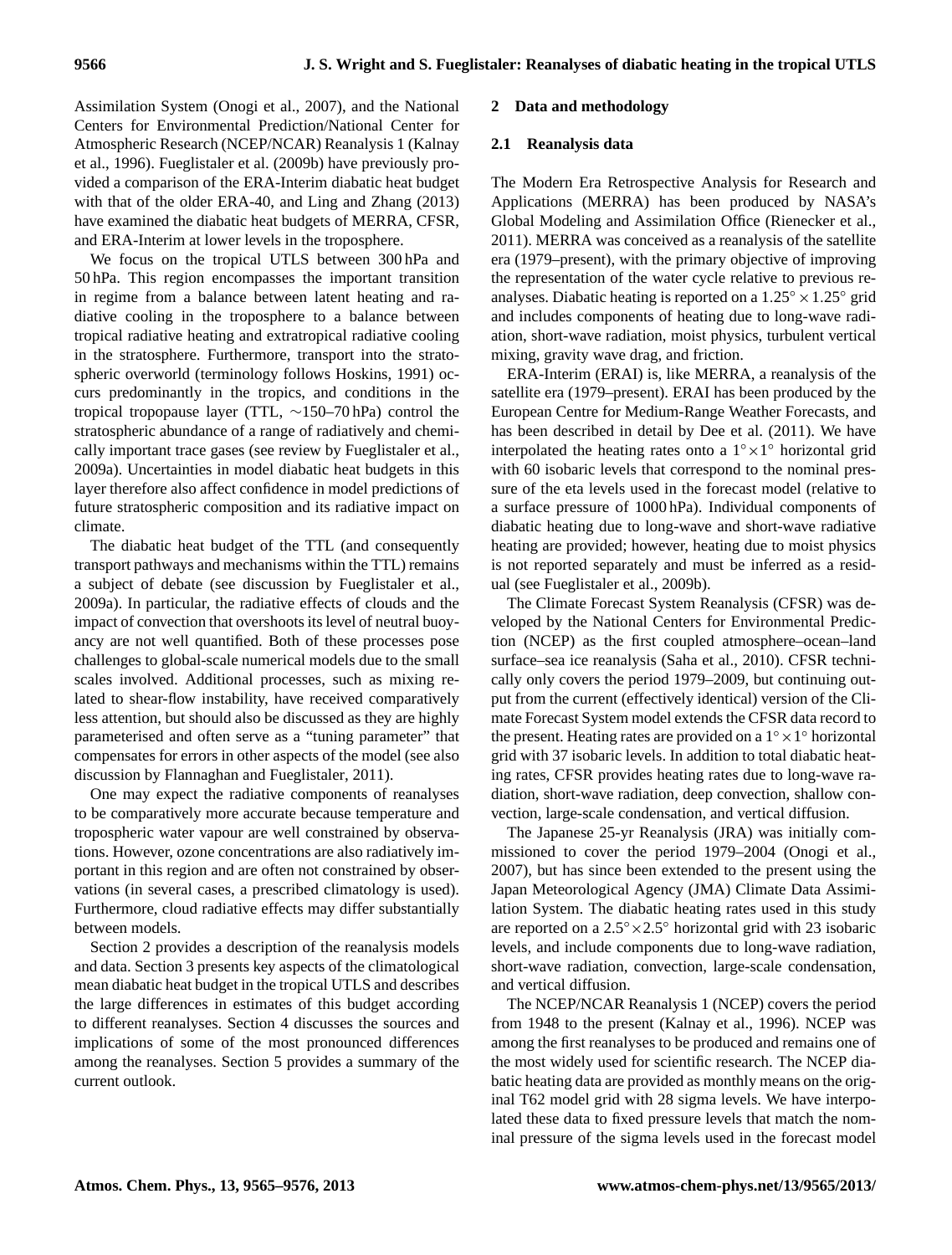(again relative to a surface pressure of 1000 hPa). The components of diabatic heating are identical to those reported by CFSR.

Table [1](#page-3-0) provides an overview of the reanalysis forecast model frameworks, as well as key attributes of the radiation parameterisations. All of the diabatic heating rates used here are based exclusively on 6-h model forecasts except for the ERAI heating rates, which are based on 12-h model forecasts. The only observational constraint on reanalysis diabatic heating is the effect of the data assimilation on the forecast initial conditions.

## **2.2 Physical context**

Diabatic heating is a fundamental component of the temperature budget, which may be expressed by the thermodynamic energy equation (terminology follows Equ. (3.58) of [Peixoto](#page-10-8) [and Oort,](#page-10-8) [1992\)](#page-10-8):

<span id="page-2-1"></span>
$$
\frac{\partial T}{\partial t} + \mathbf{v} \cdot \nabla T - \omega \left( \frac{\kappa T}{p} - \frac{\partial T}{\partial p} \right) = \frac{Q}{c_p}.
$$
 (1)

The terms on the left-hand side of Eq. [\(1\)](#page-2-1) represent the change in temperature with time, horizontal advection of temperature, and vertical advection of temperature, respectively (see also [Fueglistaler et al.,](#page-10-3) [2009b\)](#page-10-3). The term on the right-hand side represents diabatic heating, which can be separated into radiative and non-radiative components:

$$
\frac{Q}{c_p} = \frac{Q_{\text{rad}}}{c_p} + \frac{Q_{\text{res}}}{c_p}.
$$

Here, we refer to the non-radiative component  $Q_{\text{res}}$  as the "residual" component of diabatic heating.

The radiative term can in turn be broken down in two ways, either as long-wave (LW) and short-wave (SW) radiative heating:

$$
\frac{Q_{\text{rad}}}{c_p} = \frac{Q_{\text{LW}}}{c_p} + \frac{Q_{\text{SW}}}{c_p},
$$

or as clear-sky and cloud radiative heating

$$
\frac{Q_{\text{rad}}}{c_p} = \frac{Q_{\text{clear}}}{c_p} + \frac{Q_{\text{cloud}}}{c_p}.
$$

Clear-sky and cloud radiative heating can also be separated into LW and SW components. The distribution and magnitude of radiative heating depend on a number of other variables, including temperature, the concentrations of radiatively active trace gases (such as ozone and water vapour), and clouds. Figure [1](#page-3-1) shows profiles of several of these variables averaged over the inner tropics ( $10° S-10° N$ ). For the purposes of understanding radiative heating it is necessary to consider both the temperatures generated by the forecast model (averaged over the forecast step prior to data assimilation; Fig. [1a](#page-3-1)) and the reanalysis temperatures (which include the effects of data assimilation; Fig. [1b](#page-3-1)). Assumptions regarding the distribution of ozone differ substantially among reanalyses. NCEP and ERAI use zonal and monthly mean climatologies, JRA uses daily profiles generated offline by a chemical transport model, and MERRA and CFSR use ozone concentrations simulated during the forecast step (see also Table [1\)](#page-3-0). For context, Fig. [1c](#page-3-1) also shows climatological mean ozone profiles observed at 13 Southern Hemisphere Additional Ozonesonde (SHADOZ) stations in the tropics between 1998 and 2005 [\(Thompson et al.,](#page-11-2) [2003;](#page-11-2) [Fueglistaler](#page-10-9) [and Fu,](#page-10-9) [2006\)](#page-10-9), as well as the ozone forecast produced by ERAI (which is not used in the radiative calculations). Cloud water content (Fig. [1d](#page-3-1)) is a product of the forecast model and is not affected by data assimilation. We will refer back to this figure where appropriate in the following discussion of differences in diabatic heating.

The residual heating term can likewise be separated into two main individual components:

,

$$
\frac{Q_{\text{res}}}{c_p} = \frac{Q_{\text{lat}}}{c_p} + \frac{Q_{\text{mix}}}{c_p}
$$

where  $Q_{\text{lat}}$  is latent heating due to moist physics and  $Q_{\text{mix}}$ is heating due to turbulent mixing. The mixing term is one or more orders of magnitude smaller than the latent heating term in the time-mean zonal-mean perspective presented below, but local variations in this term can be as large as variations in the radiative or latent heating terms [\(Flannaghan and](#page-10-7) [Fueglistaler,](#page-10-7) [2011\)](#page-10-7)

The separation of diabatic terms described in this section provides a convenient mapping between diagnostics of diabatic heating and parameterisations of atmospheric physics, which can then be used for process evaluation in global models; however, not all terms are available for all reanalyses. Table [2](#page-4-0) lists the terms in the diabatic heat budget provided by each of the reanalyses examined in this study.

#### <span id="page-2-0"></span>**3 Climatological diabatic heat budgets**

The total diabatic heat budget and its major components are shown for each of the five reanalyses in Figs. [2](#page-4-1)[–4.](#page-6-0) All quantities in these figures are averaged over the decade January 2001–January 2010. Figure [2](#page-4-1) shows zonal mean distributions of total, radiative, and residual diabatic heating. Residual diabatic heating includes temperature tendencies due to all non-radiative physical processes, and is dominated by latent heating in the troposphere. Figure [3](#page-5-0) shows the longitudinal distribution of total diabatic heating averaged over the inner tropics ( $5^\circ$  S to  $5^\circ$  N). The patterns are qualitatively similar (though more muted) when diabatic heating is averaged over 15◦ S to 15◦ N or 30◦ S to 30◦ N. Figure [4](#page-6-0) shows the zonal mean distributions of the long-wave (LW) and short-wave (SW) components of radiative heating. Differences among these five data sets are substantial throughout the UTLS, and are not limited to any one component of the diabatic heat budget. These differences show that the representations of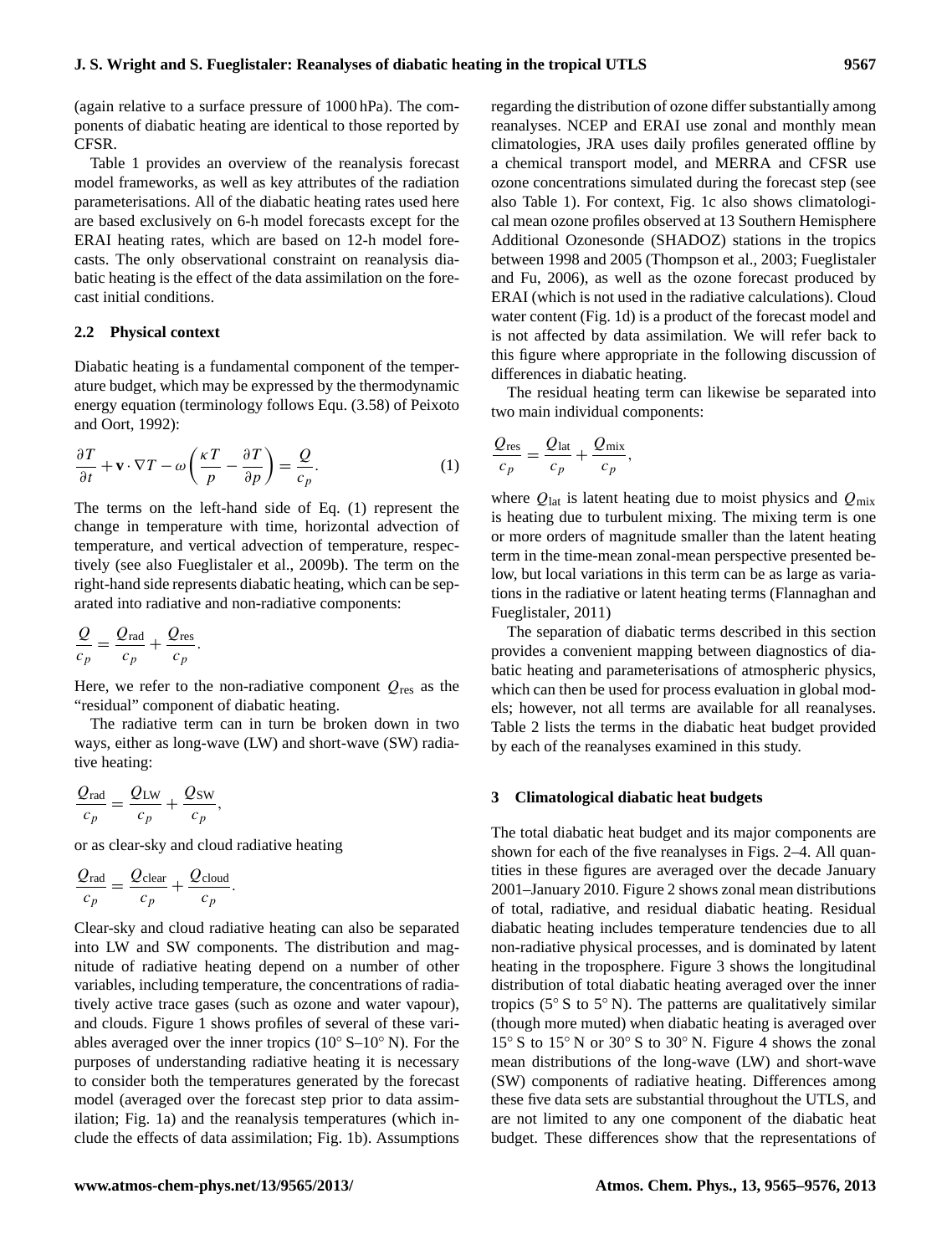|                         | <b>MERRA</b>                       | ERAI          | <b>CFSR</b>      | <b>JRA</b>       | <b>NCEP</b>     |
|-------------------------|------------------------------------|---------------|------------------|------------------|-----------------|
| Period                  | 1979–present                       | 1979–present  | 1979-2011        | 1979–present     | 1948–present    |
| Model grid              | $(2/3)^{\circ} \times 0.5^{\circ}$ | $TI$ 255      | T <sub>382</sub> | T <sub>106</sub> | T <sub>62</sub> |
| Model top               | $0.01$ hPa                         | $0.1$ hPa     | $\sim$ 0.266 hPa | 0.4 hPa          | $\sim$ 3 hPa    |
| Model levels            | 72                                 | 60            | 64               | 40               | 28              |
| UTLS $\Delta z^a$       | $\sim$ 1.1 km                      | $\sim$ 1.1 km | $\sim 0.88$ km   | $\sim$ 1.3 km    | $\sim$ 1.8 km   |
| Heating from            | 6-h forecast                       | 12-h forecast | 6-h forecast     | 6-h forecast     | 6-h forecast    |
| Long-wave <sup>b</sup>  | <b>CLIRAD-LW</b>                   | <b>RRTM</b>   | <b>RRTMG</b>     | <b>JMA GSM</b>   | <b>GFDL-IR</b>  |
| Short-wave <sup>c</sup> | <b>CLIRAD-SW</b>                   | 6-channel     | <b>RRTMG</b>     | CCM <sub>2</sub> | <b>GFDL-SW</b>  |
| Cloud overlap           | max/random                         | max/random    | max/random       | max/random       | random          |
| CO <sub>2</sub>         | observed                           | fixed+trend   | observed         | fixed            | fixed           |
| Ozone <sup>d</sup>      | prognostic                         | climatology   | prognostic       | offline CTM      | climatology     |
| Aerosols                | climatology                        | climatology   | climatology      | fixed            |                 |
| Trace gases             | climatology                        | fixed+trend   | climatology      | -                |                 |

<span id="page-3-0"></span>**Table 1.** Attributes of the reanalysis forecast models and radiation parameterisations.

<sup>a</sup> Average vertical resolution between ∼200 hPa and ∼50–60 hPa [\(Fujiwara et al.,](#page-10-10) [2012b\)](#page-10-10).

<sup>b</sup> CLIRAD-LW has been described by [Chou et al.](#page-10-11) [\(2001\)](#page-10-11), RRTM by [Mlawer et al.](#page-10-12) [\(1997\)](#page-10-12), RRTMG by [Clough et al.](#page-10-13) [\(2005\)](#page-10-13), JMA

GSM by [Sugi et al.](#page-11-3) [\(1990\)](#page-11-3), and GFDL-IR by [Fels and Schwarzkopf](#page-10-14) [\(1975\)](#page-10-14) and [Schwarzkopf and Fels](#page-11-4) [\(1991\)](#page-11-4). <sup>c</sup> CLIRAD-SW has been described by [Chou and Suarez](#page-10-15) [\(1999\)](#page-10-15), the ERAI short-wave parameterisation by [Fouquart and Bonnel](#page-10-16)

[\(1980\)](#page-10-16), RRTMG by [Clough et al.](#page-10-13) [\(2005\)](#page-10-13), CCM2 by [Briegleb](#page-10-17) [\(1992\)](#page-10-17), and GFDL-IR by [Lacis and Hansen](#page-10-18) [\(1974\)](#page-10-18).

<sup>d</sup> The MERRA and CFSR radiation schemes use ozone concentrations calculated by the forecast model. ERAI and NCEP use zonal and monthly mean climatologies (based on [Fortuin and Langematz](#page-10-19) [\(1994\)](#page-10-19), and [Fels et al.](#page-10-20) [\(1980\)](#page-10-20), respectively). The ozone concentrations used in JRA are produced daily as described by [Onogi et al.](#page-10-1) [\(2007\)](#page-10-1). See also Fig. [1c](#page-3-1)



<span id="page-3-1"></span>**Fig. 1.** Profiles of **(a)** forecast temperature (averaged over the forecast step prior to data assimilation), **(b)** analysis temperature (after data assimilation), **(c)** ozone mixing ratios, and **(d)** cloud water mixing ratios (combined ice and liquid water) averaged over the inner tropics (10◦ S–10◦ N). Thick coloured lines indicate terms used in the reanalysis radiative transfer calculations. The dashed blue line in **(c)** indicates ozone concentrations simulated by the ERAI forecast model (which are not used in radiative calculations). The thick black line in **(c)** indicates the climatological mean ozone profile averaged from observations at 13 SHADOZ sites in the tropics between 1998 and 2005 [\(Thompson](#page-11-2) [et al.,](#page-11-2) [2003;](#page-11-2) [Fueglistaler and Fu,](#page-10-9) [2006\)](#page-10-9); thin grey lines indicate climatological mean profiles at individual SHADOZ sites.

physical processes in this region are remarkably different between the reanalysis atmospheric models, and imply the existence of substantial differences in tracer transport and mixing.

For convenience, we divide the diabatic heat budget into two vertical domains within the UTLS: the upper troposphere (where latent heating is important) and the tropical tropopause layer and lower stratosphere (where latent heating largely disappears and the diabatic heat budget is dominated by radiative heating). The vertical boundary between these two domains is near 150 hPa for all of the considered

.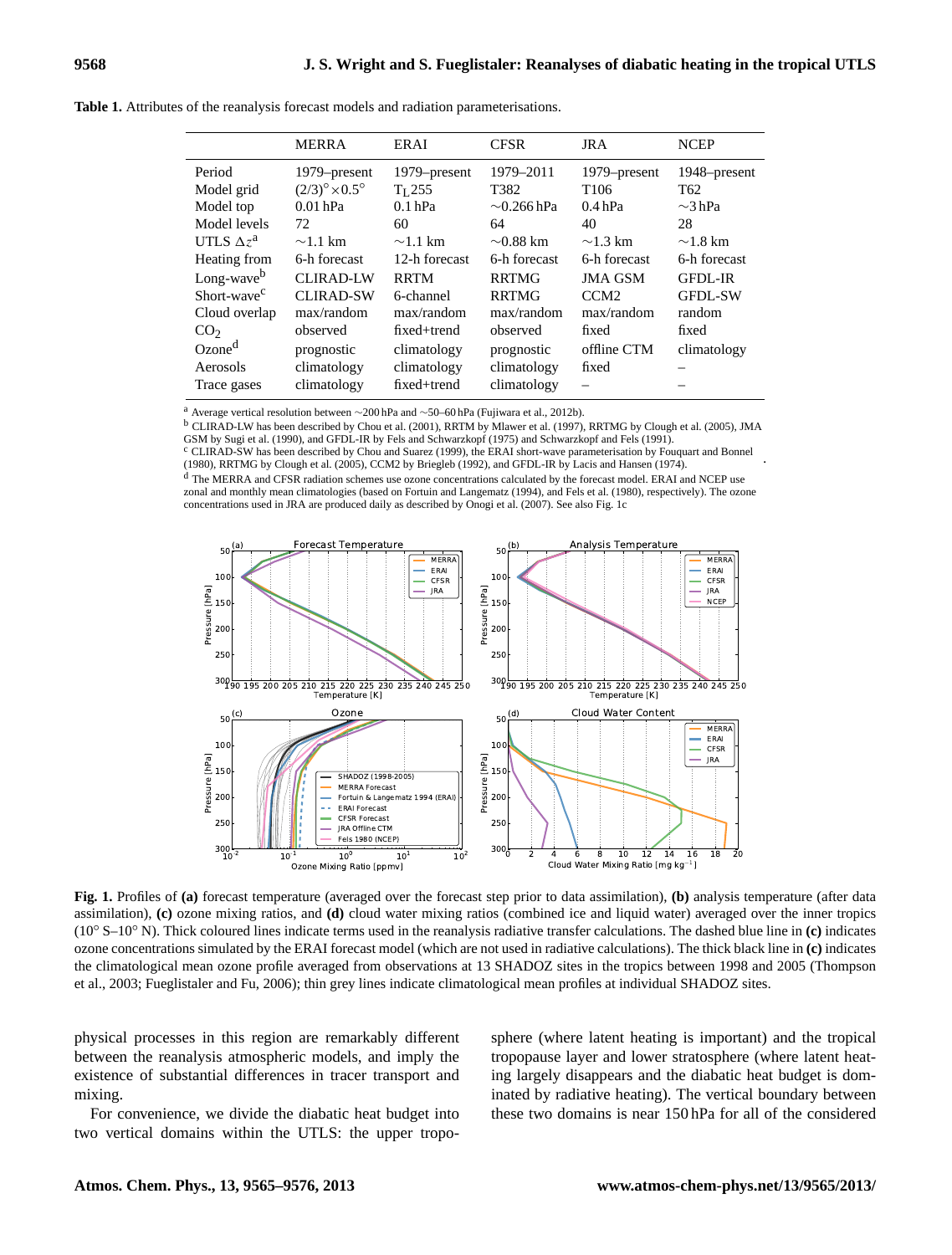

<span id="page-4-1"></span>**Fig. 2.** Top row: zonal mean total diabatic heating averaged over the period 2001–2010 according to the **(a)** MERRA, **(b)** ERAI, **(c)** CFSR, **(d)** JRA, and **(e)** NCEP reanalysis data sets. The 340, 350, 380, and 450 K isentropic surfaces from each reanalysis are shown as black contours. Middle row: zonal mean radiative components of diabatic heating averaged over the period 2001–2010. Bottom row: zonal mean residual components of diabatic heating averaged over the period 2001–2010. Residual diabatic heating includes all diabatic heating due to non-radiative physics (moist physics, turbulent mixing, etc.).

|                    | MERRA | ERAI | CFSR | <b>JRA</b> | <b>NCEP</b> |
|--------------------|-------|------|------|------------|-------------|
| $Q_{\rm rad}$      |       |      |      |            |             |
| $Q_{\text{LW}}$    |       |      |      |            |             |
| $Q_{SW}$           |       |      |      |            |             |
| $Q_{\text{clear}}$ |       |      |      |            |             |
| $Q_{\text{cloud}}$ |       |      |      |            |             |
| $Q_{\text{res}}$   |       |      |      |            |             |
| $Q_{\text{lat}}$   |       |      |      |            |             |
| $Q_{\rm mix}$      |       |      |      |            |             |

<span id="page-4-0"></span>**Table 2.** Availability of diabatic heating components for each reanalysis.

reanalyses but NCEP, for which the boundary is approximately 100 hPa.

## **3.1 The upper troposphere**

The upper part of the overturning Hadley circulation is readily apparent between 300 and 150 hPa in the zonal mean diabatic heat budget (Fig. [2\)](#page-4-1). Diabatic heating indicates an upward mass flux in potential temperature coordinates, while diabatic cooling indicates a downward mass flux. Surfaces of constant potential temperature roughly coincide with surfaces of constant pressure in the tropical UTLS, particularly in the inner tropics, so that regions of diabatic heating generally indicate regions of climatological mean ascent in pressure coordinates as well. In the context of the Hadley circulation, latent heating in the UT (predominantly associated with deep convection) is balanced by radiative cooling. Deep convection preferentially occurs in the inner tropics, leading (in a time-mean zonal-mean sense) to diabatic ascent over the inner tropics and diabatic descent over the subtropics.

Two peaks in tropical heating (located near 5◦S and between 5 and 10◦ N) are identifiable in both the total and residual diabatic heating fields. These peaks correspond to seasonal shifts in the zonal mean location of the ascending branch of the Hadley cell, or intertropical convergence zone (ITCZ). The locations of these maxima are consistent among the reanalyses; however, the horizontal extent, vertical depth, and magnitude of zonal mean heating differ considerably, especially with respect to net diabatic heating. For example, MERRA indicates that the maximum in net diabatic heating in the inner tropics is relatively broad in horizontal extent but shallow in vertical extent, whereas ERAI indicates that it is weaker and narrower. The vertical extent of total heating associated with the ascending branch of the Hadley cell is also relatively shallow in ERAI, with a local minimum in heating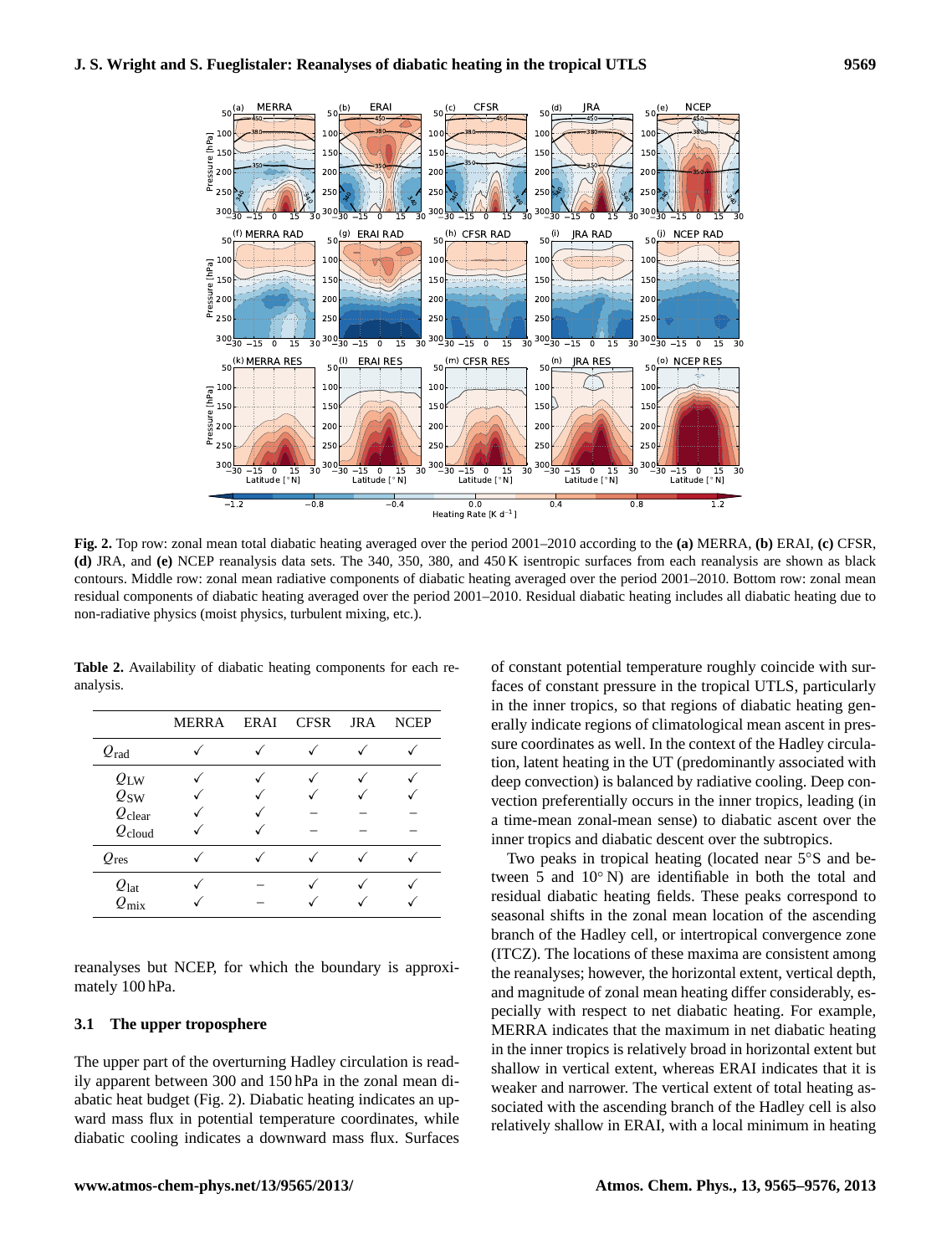

<span id="page-5-0"></span>**Fig. 3.** Longitude-pressure distributions of diabatic heating averaged over 5◦ S to 5◦ N for the period 2001–2010.

near 250 hPa rather than 200 hPa (as in MERRA, CFSR, and JRA) or 100 hPa (as in NCEP). It is remarkable that the climatological mean heating in this region is weakest in ERAI given that the residual heating (dominated by latent heat release) is stronger in ERAI than MERRA or CFSR (Fig. [2,](#page-4-1) bottom panels). This situation arises because radiative cooling is also much stronger in ERAI (Fig. [2,](#page-4-1) middle panels), potentially due to differences in ozone concentrations in the upper troposphere (see Fig. [1c](#page-3-1) and discussion in Sect. [4\)](#page-7-0).

The CFSR and JRA zonal mean diabatic heat budgets are qualitatively similar below 200 hPa: net heating in the inner tropics is narrower than MERRA but broader than ERAI, while radiative cooling is stronger than MERRA but weaker than ERAI. Quantitative differences between these two reanalyses are difficult to evaluate given differences in the spatial resolution of the data used to produce these figures (1◦ for CFSR compared to 2.5° for JRA). The radiative heat budget of NCEP is similar to that of the other reanalyses in the upper troposphere, but the residual diabatic heating is much larger and extends higher (up to about 100 hPa) than in any other reanalysis.

Net diabatic cooling prevails throughout the zonal mean tropics in MERRA and CFSR between ∼200 hPa and ∼150 hPa. The extratropics do not provide a net diabatic heat source at these pressure levels either (see, e.g. [Ling and](#page-10-4) [Zhang,](#page-10-4) [2013,](#page-10-4) their Fig. 5). Although diabatic heating rates need not balance upon global averaging (as cross-isentropic mass fluxes must do), the presence of pressure surfaces with net negative heating rates everywhere indicates a deficit in the model's diabatic heat budget. This type of deficit may be corrected during the assimilation increment (the incremental adjustment of forecast temperatures during the data assimilation step; see, e.g. [Fueglistaler et al.,](#page-10-3) [2009b\)](#page-10-3); however, simulations of atmospheric transport driven by these heating rates will encounter a vertical "transport barrier". This layer of zonal mean diabatic cooling persists year-round in MERRA monthly means (not shown). Seasonally-varying regions of diabatic ascent connect the tropical UT to the tropical LS in each of the other four reanalyses, including CFSR.

Just as the zonal mean distribution of diabatic heating in the tropical UTLS is strongly tied to the Hadley circulation, the longitudinal distribution is strongly tied to the equatorial Walker circulation (Fig. [3\)](#page-5-0). Regions of net diabatic heating are located in the well-known equatorial convective regions over South America (near 60◦ W), western and central Africa (near  $20^\circ$  E), and the maritime continent (centered near 120◦ E). Conversely, the absence of convection over the eastern Pacific within 5◦ S–5◦ N leads to strong net subsidence. These geographical distinctions in the net diabatic heating field extend upward to approximately 150 hPa in ERAI, CFSR, and JRA and up to approximately 100 hPa in NCEP; however, the regions of UT heating are capped by strong net diabatic cooling at 200 hPa in MERRA. In fact, the meridional distribution of net diabatic heating at 200 hPa in MERRA is qualitatively opposite to that in ERAI, CFSR, JRA, or NCEP: tropical deep convective regions represent local minima in 200 hPa diabatic heating in MERRA but maxima in the other four reanalyses, while tropical subsidence zones represent local maxima in MERRA (although net heating is still negative) but minima in the other four reanalyses.

The time-mean transport barrier in MERRA appears to arise from a combination of two factors. First, the vertical extent of latent heating associated with moist convection appears to be considerably shallower in MERRA than in the other four reanalyses (see, e.g. the residual heating distribution shown in Fig. [2k](#page-4-1) relative to those shown in Fig. [2l](#page-4-1)– o). Second, there is a pronounced local maximum in UT radiative cooling at 200 hPa. This maximum is centered over the Equator, directly above the peak latent heating associated with the ascending branch of the Hadley circulation, and is consistent with the maxima located over the ascending branches of the meridional Walker circulation. This distribution of radiative heating is unique to MERRA among the five reanalyses, and appears to be related primarily to LW radiative transfer (Fig. [4a](#page-6-0)). We will return to this topic in Sect. [4.](#page-7-0)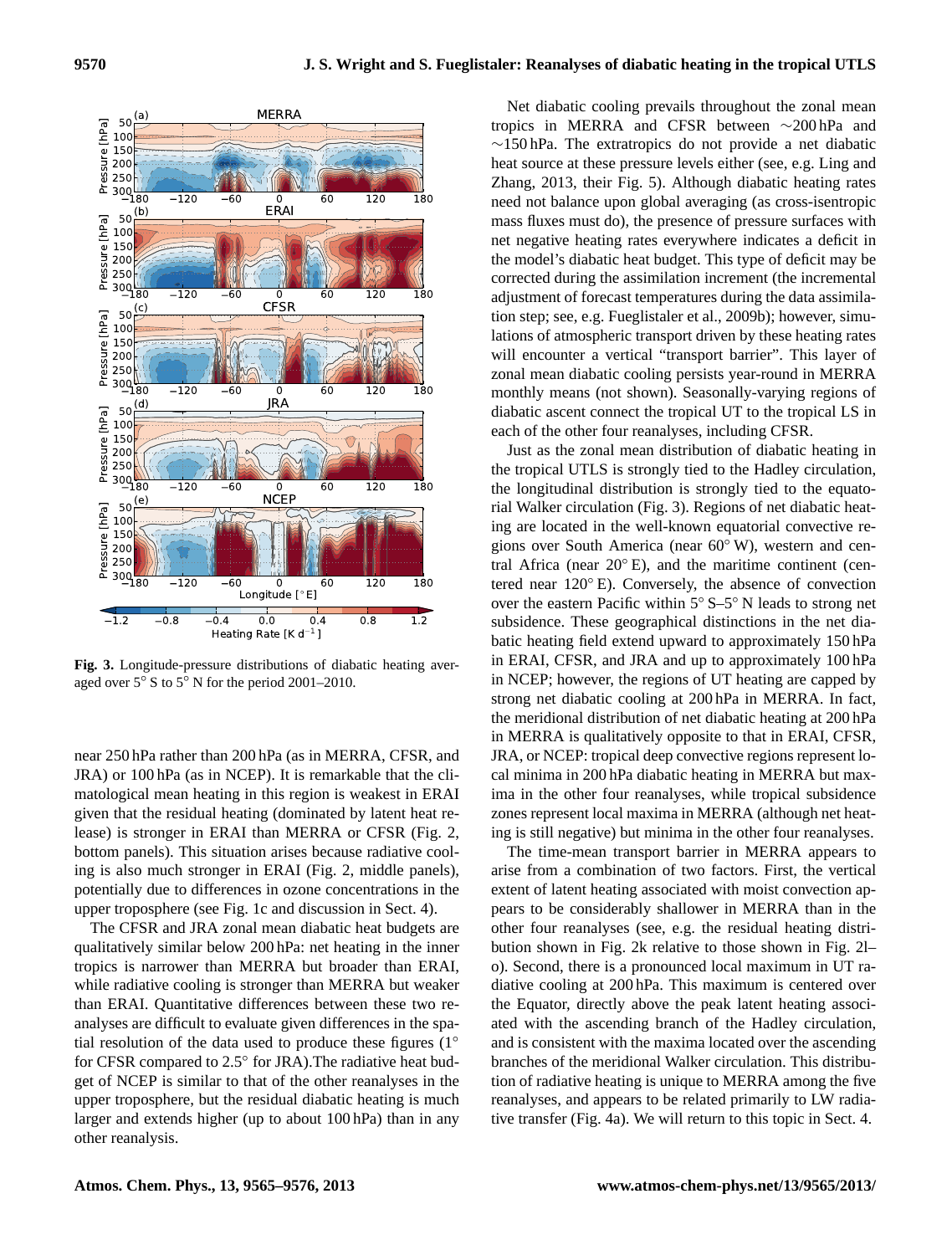(b) ERAI LW

50  $100<$  $150<sub>1</sub>$ 200



<span id="page-6-0"></span>**Fig. 4.** Zonal mean **(a)**–**(e)** long-wave and **(f)**–**(j)** short-wave components of radiative diabatic heating averaged over the period 2001–2010.

The distributions of SW radiative heating in the UT (Fig. [4f](#page-6-0)–j) are consistent with the hypothesis that these distributions arise from SW cloud radiative heating, which in this region is dominated by radiative heating associated with clouds of convective origin. This relationship can be deduced from the similarity between the zonal mean patterns of SW radiative heating and residual heating (Fig. [2k](#page-4-1)–o), the latter of which is dominated by deep convective latent heating. This suggests that differences in the distribution of SW radiative heating in this region are largely attributable to differences in model simulations of deep convection and the associated clouds, which are disturbingly large (Fig. [1d](#page-3-1)).

## **3.2 The tropical tropopause layer and lower stratosphere**

(a) MERRA LW

The non-radiative diabatic heating terms are small above approximately 150 hPa in all reanalyses, with the notable exception of NCEP (where residual diabatic heating is large up to about 100 hPa). As expected, this shift in the dominant component of net diabatic heating roughly coincides with the level of zero net radiative heating (LZRH) in each reanalysis (see Fig. [4\)](#page-6-0). The vertical location of the LZRH in pressure is largely consistent among the reanalyses (again with the exception of NCEP), but its zonal structure varies considerably. The LZRH is higher in the inner tropics than in the subtropics in MERRA and NCEP, whereas it is lower in the inner tropics than in the subtropics in ERAI and roughly isobaric in CFSR and JRA.

The meridional structure of the inner-tropical total diabatic heat budget in the TTL/LS is qualitatively similar among the reanalyses (Fig. [3\)](#page-5-0); however, the zonal mean structure (Fig. [2\)](#page-4-1) reveals differences that are important in the context of the forcing of tropical upwelling. In particular, ERAI shows a pronounced v-shaped structure of maximum heating rates, with maxima in the inner tropics below 100 hPa and in both subtropics near 70 hPa. This v-shaped structure is much less apparent in the other reanalyses, which simulate only weak local maxima in the subtropics near 70 hPa. These differences in the distribution of diabatic heating imply differences in the strength of upwelling in the inner tropics relative to upwelling in the subtropics, which in turn imply differences in the distribution of wave drag and the stratospheric overturning circulation (see, e.g. [Plumb and Eluszkiewicz,](#page-10-21) [1999\)](#page-10-21).

Figure [4](#page-6-0) shows that many of the differences in the structure of the net diabatic heat budget in the TTL and LS arise from differences in long-wave radiative heating, which is strongest (most positive) in ERAI and weakest in JRA and NCEP. Long-wave radiative heating in this layer is strongly affected by temperature (with lower temperatures likely resulting in stronger radiative heating and vice versa; see discussion by [Fueglistaler et al.,](#page-10-3) [2009b\)](#page-10-3) and ozone. The differences in radiative heating are consistent with known temperature biases in ERAI (which is somewhat cold-biased; see [Fueglistaler](#page-10-22) [et al.,](#page-10-22) [2013\)](#page-10-22) and NCEP (which is somewhat warm-biased, particularly over the maritime continent; see [Pawson and](#page-10-23) [Fiorino,](#page-10-23) [1998\)](#page-10-23). The magnitudes of these temperature biases may change over time as the set of data assimilated during the analysis step changes; however, their relative signs are consistent when averaged over the 2001–2010 analysis period (Fig. [1a](#page-3-1) and b). Biases in tropical mean analysis temperatures are largest near 100 hPa, where NCEP is approximately 1.5 K warmer than ERAI and approximately 1 K warmer than MERRA, CFSR and JRA during this period.

For ozone the situation is more complex: both ERAI and NCEP use zonal-mean monthly-mean climatologies, while MERRA and CFSR use prognostic ozone simulated by the underlying forecast model and JRA uses daily offline calculations. None of these estimates adequately resolves the sharp gradients in ozone concentration in this layer (Fig. [1c](#page-3-1)).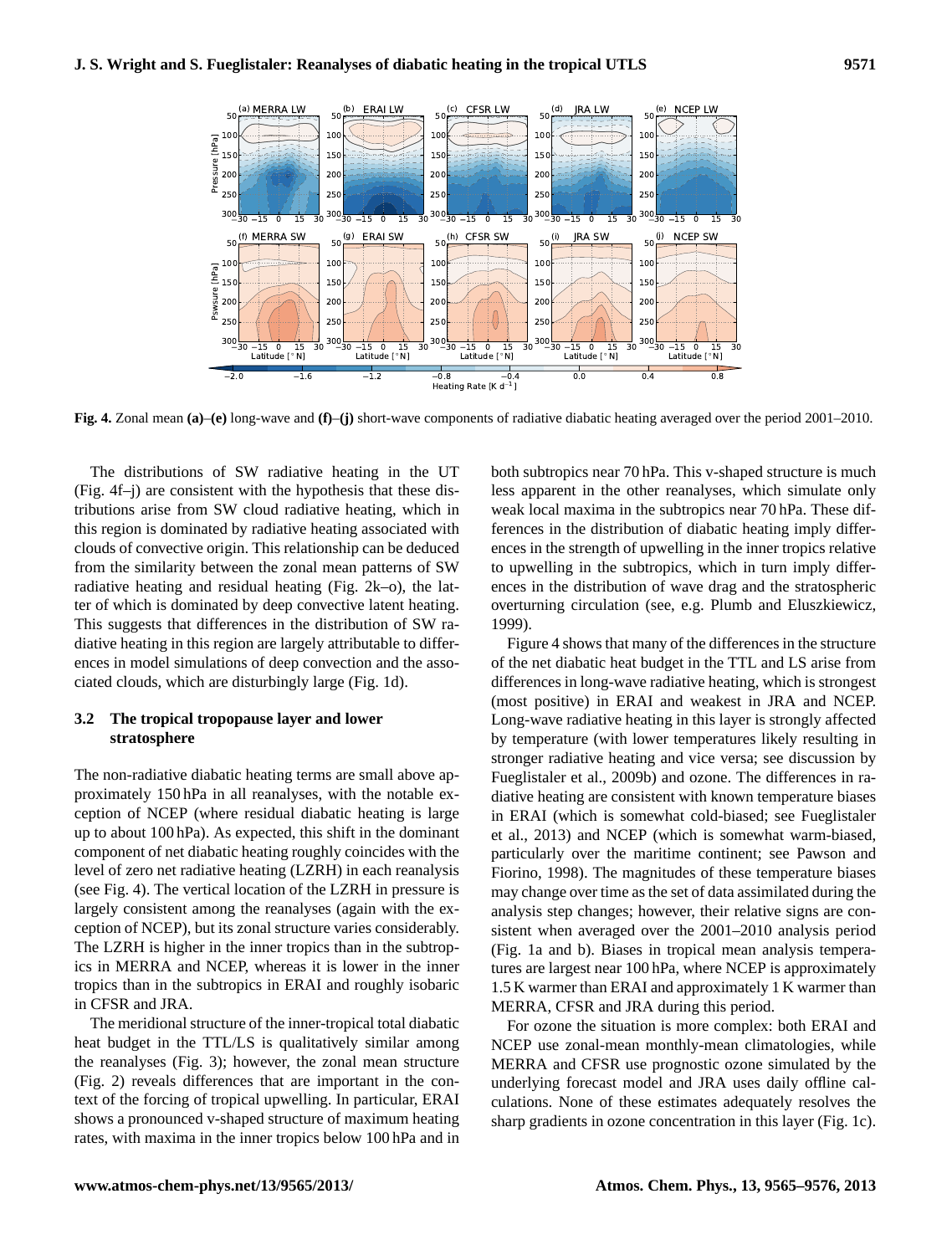The climatologies used by NCEP and ERAI are in better agreement with SHADOZ observations in the tropical mean, but are by definition incapable of representing the geographic differences evident in the range of climatological mean profiles observed at individual SHADOZ sites. The model estimates of tropical mean ozone concentrations used by MERRA, CFSR, and JRA are all significantly larger than those observed during the SHADOZ campaign throughout the tropical UTLS.

Net diabatic heating rates in JRA are negative throughout much of the tropics between about 60 and 40 hPa (upper level not visible in Figs. [2–](#page-4-1)[4\)](#page-6-0), primarily due to a lack of LW heating in this layer relative to the other reanalyses (Fig. [4d](#page-6-0)). This layer of time-mean net diabatic cooling is again physically unrealistic. Moreover, it contradicts the generally accepted view of the stratospheric residual circulation, in which diabatic descent (cooling) over the extratropics is balanced by diabatic ascent (heating) at low latitudes. The temperature profile produced by the JRA forecast model has a large warm bias in the lower stratosphere relative to the other reanalyses (Fig. [1a](#page-3-1)), consistent with stronger LW cooling. Positive LW heating in JRA is restricted to the immediate vicinity of the 100 hPa level (where temperatures are comparable with those simulated by the other forecast models) but rapidly transitions to strong LW cooling above (where tropical mean temperatures are more than 3 K warmer than those simulated by the other forecast models). These temperature biases may be related to known deficiencies in the JRA radiation scheme [\(Onogi et al.,](#page-10-1) [2007\)](#page-10-1). JMA has recently developed a new 55-year reanalysis system, which is scheduled for release at the beginning of October 2013. This new reanalysis system includes substantial improvements to the radiation scheme that appear to largely eliminate earlier cold biases in JRA-25 analysis temperatures in the lower stratosphere [\(Ebita et al.,](#page-10-24) [2011\)](#page-10-24). These improvements may also bring the stratospheric diabatic heat budget more in line with both expectations and other reanalyses. In the meantime, users of stratospheric diabatic heating rates from JRA-25/JCDAS should be aware of this difference between JRA and other reanalyses.

## <span id="page-7-0"></span>**4 Discussion**

The results presented in Sect. [3](#page-2-0) indicate that the differences in the diabatic heating rates (and consequently the corresponding circulations) among the reanalyses are large. These differences arise in part due to differences in the models' representations of tropical deep convection, which is widely recognised as a challenge for global-scale models. The substantial differences in the radiative heating rates may be more of a surprise, and warrant a more detailed analysis.

Radiative heating rates in the 300 hPa to 100 hPa layer are particularly different between MERRA and ERAI (see Fig. [2,](#page-4-1) middle panel). These differences exist in both LW and SW



<span id="page-7-1"></span>Fig. 5. Profiles of clear-sky (left column) and cloud (right column) radiative heating rates for **(a)**–**(b)** long-wave plus short-wave, **(c)**–**(d)** long-wave, and **(e)**–**(f)** short-wave radiation according to MERRA (black line) and ERAI (grey line). Cloud radiative heating rates are calculated as all-sky minus clear-sky. Profile values have been averaged over 5◦ S to 5◦ N for the period 2001–2004.

radiation (see Fig. [4\)](#page-6-0). Figure [5](#page-7-1) shows profiles of clear-sky radiative heating and the radiative effects of clouds averaged over the inner tropics (5◦ S–5◦ N) for MERRA and ERAI. Clear-sky radiative heating is larger in MERRA than in ERAI in the upper troposphere, particularly below 150 hPa, while the opposite is true above 150 hPa. These differences result in a slight offset in the vertical location of the clear-sky level of zero radiative heating, which could have important implications for simulations of transport within the TTL using these reanalyses [\(Fueglistaler et al.,](#page-10-6) [2009a\)](#page-10-6). Differences in the distributions of ozone used for the radiative transfer calculations may be at least partially responsible for the differences in clear-sky radiative heating. The concentrations of ozone simulated by the MERRA forecast model are considerably higher than the climatology used by ERAI, particularly in the upper troposphere (Fig. [1c](#page-3-1)). Ozone has absorption bands in both the LW and SW parts of the spectrum, so that larger concentrations of ozone may enhance both LW and SW heating in the troposphere. The difference in clear-sky radiative heating in the lower stratosphere is more complicated, with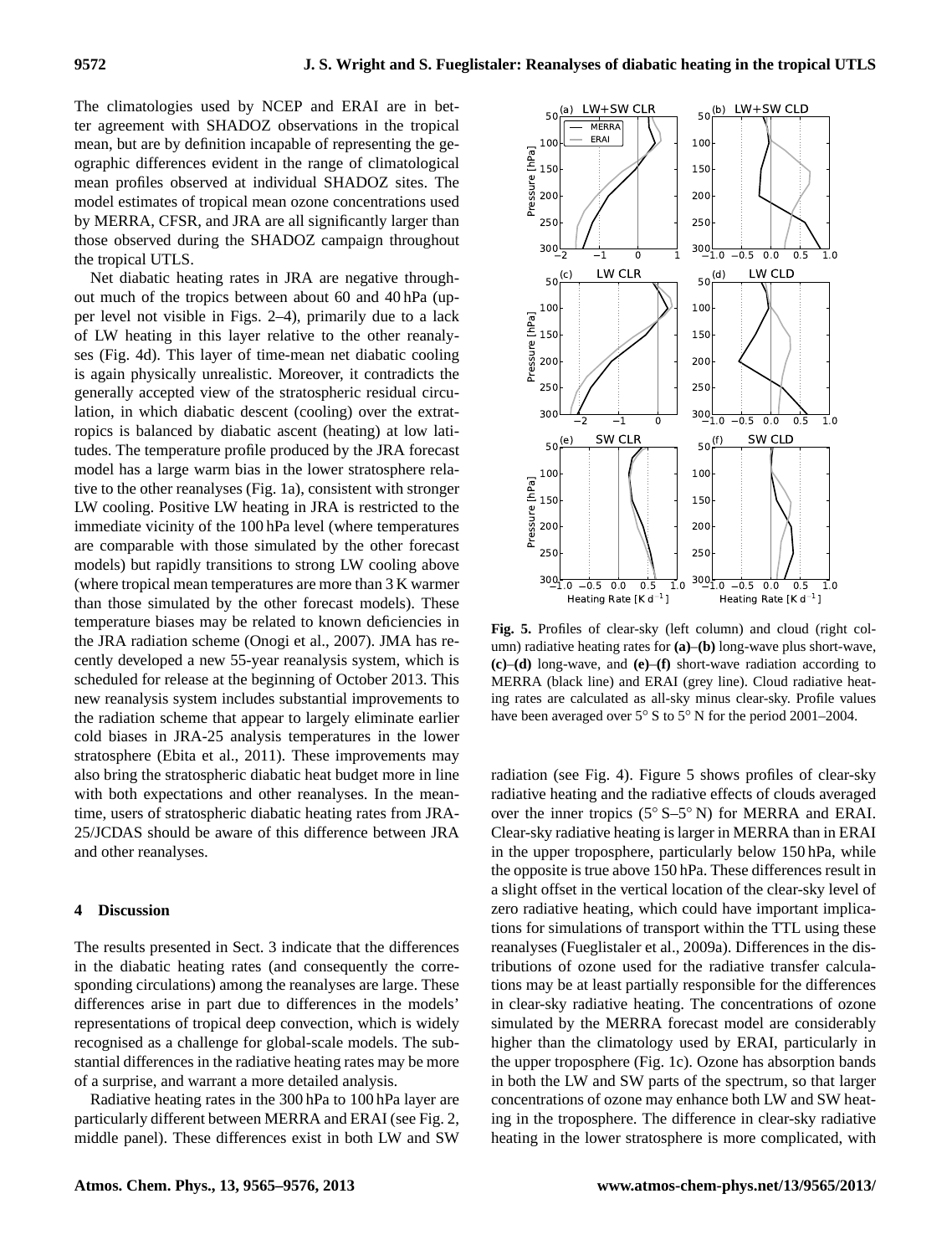possible contributions from biases in temperature (tropical mean temperatures at 100 hPa are 0.5–1 K colder in ERAI than in MERRA) or ozone (like carbon dioxide, larger concentrations of ozone in the lower stratosphere may enhance local LW radiative cooling, while larger concentrations of ozone higher in the stratosphere may reduce SW heating in the lower stratosphere by reducing the available flux of solar radiation in ozone absorption bands). A more complete diagnosis would require detailed radiative calculations using full atmospheric profiles, and is beyond the scope of this work.

Although these differences in clear-sky radiative heating are potentially significant (particularly with respect to the location of the LZRH), it is evident that the largest differences in tropical radiative heating rates arise from differences in the radiative impacts of clouds. Cloud SW heating is greater in MERRA than in ERAI from about 300 to 200 hPa, but the opposite is true between 200 and 100 hPa. Similarly, cloud LW heating in MERRA is greater than that in ERAI below 250 hPa, while cloud LW heating in ERAI is greater than that in MERRA (which is in fact negative) between 250 and 100 hPa. These differences are most pronounced in the inner tropics (where cloud occurrence frequency is largest), but the profiles are qualitatively similar when averaged over the entire study domain (30◦ S–30◦ N; not shown).

[Fueglistaler and Fu](#page-10-9) [\(2006\)](#page-10-9) and [Mcfarlane et al.](#page-10-25) [\(2007\)](#page-10-25) calculated the impacts of clouds on radiative heating in the UTLS based on Atmospheric Radiation Measurement (ARM) program observations at two sites in the tropical western Pacific (see also comparison with ERAI by [Fueglistaler et al.,](#page-10-3) [2009b\)](#page-10-3). Their calculations showed that cloud impacts on net radiative heating at these two sites were positive up to about 125 hPa. They also showed that peak net cloud radiative heating was shifted upward in several model estimates (including ERAI) relative to the ARM-based profiles; however, the inability of the ARM millimeter cloud radar to resolve optically-thin cirrus clouds introduces large uncertainties in comparisons above 200 hPa.

[Yang et al.](#page-11-5) [\(2010\)](#page-11-5) used a detailed radiative transfer model and observations of atmospheric composition and clouds (including thin cirrus) to calculate cloud radiative heating in the UTLS between 30◦ S and 30◦ N. Their calculations indicate that the impact of clouds on net radiative heating is positive below 100 hPa and negative above 100 hPa, with a positive SW cloud influence throughout the UTLS (peaking near 150 hPa) and a LW cloud influence that transitions from positive below ∼165 hPa to negative above. The SW radiative effect of clouds in the UTLS in ERAI is similar to that derived by [Yang et al.](#page-11-5) [\(2010\)](#page-11-5); however, the LW cloud radiative heating is smaller below 200 hPa and larger above 200 hPa. The MERRA cloud radiative forcing qualitatively resembles that reported by [Yang et al.](#page-11-5) [\(2010\)](#page-11-5), but with peak SW cloud forcing shifted downward by ∼100 hPa and the transition from positive to negative LW cloud forcing shifted downward by  $\sim$ 50 hPa. Moreover, the maximum in cloud LW cooling is atmospheric prodiis and is beyond the scope of this work.<br>
Although these differences in cheraky radiative beaing<br>
action of the LZRH), it is evident that the largest differences in<br>Cation of the LZRH), it is evident that



<span id="page-8-0"></span>**Fig. 6.** Zonal mean heating due to parameterised turbulent mixing in **(a)** CFSR, **(b)** JRA, and **(c)** NCEP.

lead to a mismatch in the sign of the net cloud radiative forcing between MERRA and the other two estimates in the layer between 200 and 100 hPa.

Simulations of cloud water content are very different between MERRA and ERAI (Fig. [1d](#page-3-1)), possibly reflecting different approaches to the treatment of convective anvil clouds. These discrepancies hint at explanations for why estimates of diabatic heating in the tropical upper troposphere differ so much between these two reanalyses. A full examination of how these differences in cloud water content interact with the model radiation schemes is beyond the scope of this paper and will be explored in future work.

In addition to latent heating and radiative heating, parameterised mixing contributes to the diabatic heat budgets of reanalyses. This term is generally about an order of magnitude smaller than the other terms and is often ignored; however, local variations in this term can be as large as variations in the radiative terms (see also [Flannaghan and Fueglistaler,](#page-10-7) [2011\)](#page-10-7). The physical realism of these terms is often questionable, as the mixing parameterisations are poorly constrained by observations and are often used to "tune" the model or compensate for errors in other aspects of the model formulation.

Figure [6](#page-8-0) shows zonal mean time mean diabatic tendencies from parameterised mixing in CFSR, JRA, and NCEP. MERRA also provides a temperature tendency due to turbulent mixing; however, this term is approximately three orders of magnitude smaller than the radiative and latent heating components and we have therefore chosen to omit it. ERAI does not provide separate moist physics and vertical mixing terms, though turbulent mixing due to shear-flow instability can be inferred from offline calculations [\(Flan](#page-10-7)[naghan and Fueglistaler,](#page-10-7) [2011\)](#page-10-7). Diabatic heating from parameterised mixing is much larger in NCEP than in the other reanalyses, with strong cooling between 100 and 50 hPa and strong warming between 200 and 100 hPa. This pattern implies substantial mixing of the upper troposphere with the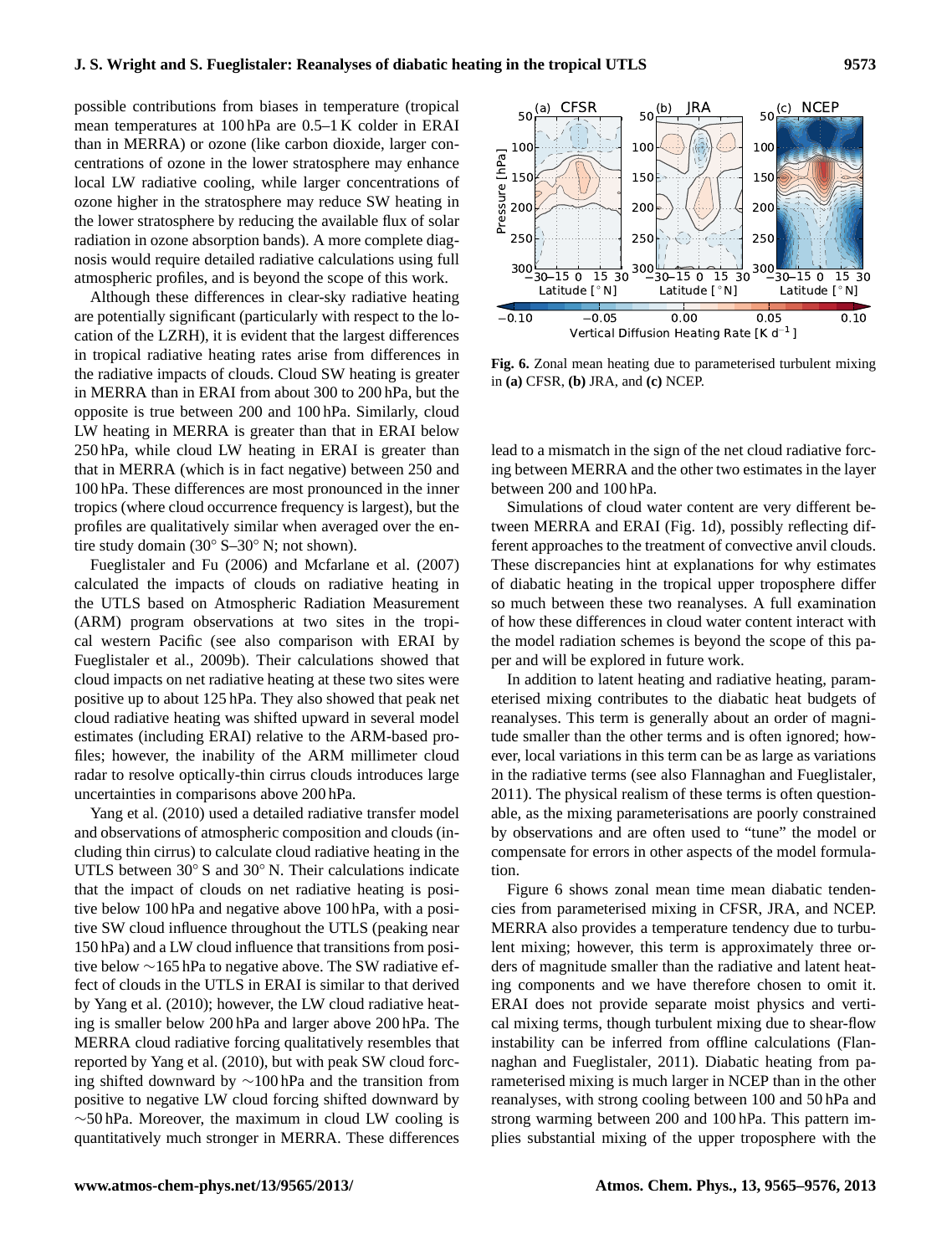lower stratosphere. The pattern in CFSR is similar to that in NCEP, but weaker in amplitude. Both models use a similar vertical diffusion scheme in the free atmosphere, but the diffusion coefficient in CFSR decreases exponentially with pressure while that in NCEP remains constant. The relative strength of the turbulent heating in NCEP reinforces many of the unique features of the NCEP net diabatic heat budget, such as the greater vertical depth of the residual component and the cooling located immediately above the tropopause in the inner tropics. The pattern in JRA is similar in the inner tropics, but contains a weak warming near 100 hPa in the subtropics that is not seen in the other reanalyses.

It is certainly interesting from the perspective of troposphere–stratosphere exchange that all three reanalyses show local maxima in parameterised turbulent mixing across the tropical tropopause. [Flannaghan and Fueglistaler](#page-10-7) [\(2011\)](#page-10-7) have shown that different formulations of mixing parameterisations may activate in response to different physical processes. In light of known challenges in reconciling temperature observations and general circulation model results in this layer (e.g. [Fu et al.,](#page-10-26) [2011;](#page-10-26) [Seidel et al.,](#page-11-6) [2012\)](#page-11-6), it may be worthwhile to analyse the mixing terms in climate model simulations.

# <span id="page-9-0"></span>**5 Conclusions and outlook**

We have compared the diabatic heat budgets of the tropical UTLS as simulated by five widely-used reanalysis models. The differences in the distributions of net diabatic heating are large, as are the differences in the individual terms. These differences highlight the significant uncertainties that remain in the processes that control the heat budget in the tropical UTLS, and have important implications for understanding transport and mixing in this layer. For example, the distribution of diabatic heating in the UT has implications for the transport of tracers from the surface to the stratosphere, while the magnitude of radiative heating in the stratosphere is important for transport and composition in the global stratosphere.

Tracer transport from the surface to the stratosphere typically occurs in two stages: rapid vertical transport from the surface to the UT or TTL in deep convection, followed by slow ascent into the stratosphere. Convection may also penetrate the stratosphere directly, but the impact of this very deep convection on the heat balance remains poorly quantified. As mentioned above, the existence of net diabatic cooling directly above deep convective regions in MERRA represents a barrier to transport into the TTL and LS. [Bergman et al.](#page-10-27) [\(2013\)](#page-10-27) compared estimates of vertical transport in the Asian monsoon region during boreal summer based on MERRA with estimates based on high-resolution operational analyses from ECMWF and NCEP. They reported that MERRA drastically underestimates vertical transport between 200 hPa and 100 hPa relative to the other data sets. This difference is particularly pronounced when MERRA diabatic heating is used to estimate vertical motion (rather than kinematic vertical velocity). By contrast, the strong net diabatic heating directly above convective regions in ERAI suggests that vertical transport from the surface to the LS may be particularly efficient in ERAI, with ascent through the TTL potentially occurring much more rapidly than in the other reanalyses. As discussed in Sect. [4,](#page-7-0) these differences between MERRA and ERAI are at least partially attributable to differences in simulations of clouds and their radiative impacts in the UTLS. These differences will be explored more fully in future work.

[Schoeberl et al.](#page-11-7) [\(2012\)](#page-11-7) used winds and heating rates from MERRA, ERAI, and CFSR to drive ensembles of Lagrangian trajectories in the global stratosphere. They then used these trajectories to study interannual variability and trends in stratospheric water vapour over the period 1979–2010. Comparing the results to satellite observations, they reported that rates of vertical ascent in the tropical LS are approximately 30 % too fast when based on ERAI, close to observed when based on CFSR, and approximately 15 % too slow when based on MERRA. These differences in vertical ascent are apparent in the relative strengths of diabatic heating in the LS (Fig. [2\)](#page-4-1), particularly in the LW radiative component (Fig. [4\)](#page-6-0). We will explore the effects of differences in reanalysis diabatic heat budgets on transport and mixing in the tropical UTLS in a follow-up publication.

The diabatic heat budget provides an additional perspective and physical constraint for process evaluation and studies of global change. We stress that more attention should be paid to this budget and its individual terms in the future, and therefore welcome the recent establishment of the Stratospheric Processes and their Role in Climate (SPARC) Renalysis/analysis Intercomparison Project (S-RIP) [\(Fujiwara](#page-10-28) [et al.,](#page-10-28) [2012a;](#page-10-28) [Fujiwara and Jackson,](#page-10-29) [2013\)](#page-10-29).

*Acknowledgements.* This research was supported in part by the EU-funded SHIVA project and by Tsinghua University. MERRA reanalysis data were provided by the NASA GES DISC. Access to the ERAI reanalysis data was provided by the NERC BADC and ECMWF. CFSR and NCEP reanalysis data were obtained from the CISL RDA at NCAR. JRA reanalysis data were provided by the JMA and CRIEPI. We extend particular thanks to David Tan at ECMWF, Craig Long and Yu-Tai Hou at NOAA, Michael Bosilovich at NASA, and Kazutoshi Onogi at JMA for their assistance in tracking down details of the reanalysis data sets, and thank the editor and two anonymous reviewers for their contributions.

Edited by: F. Fierli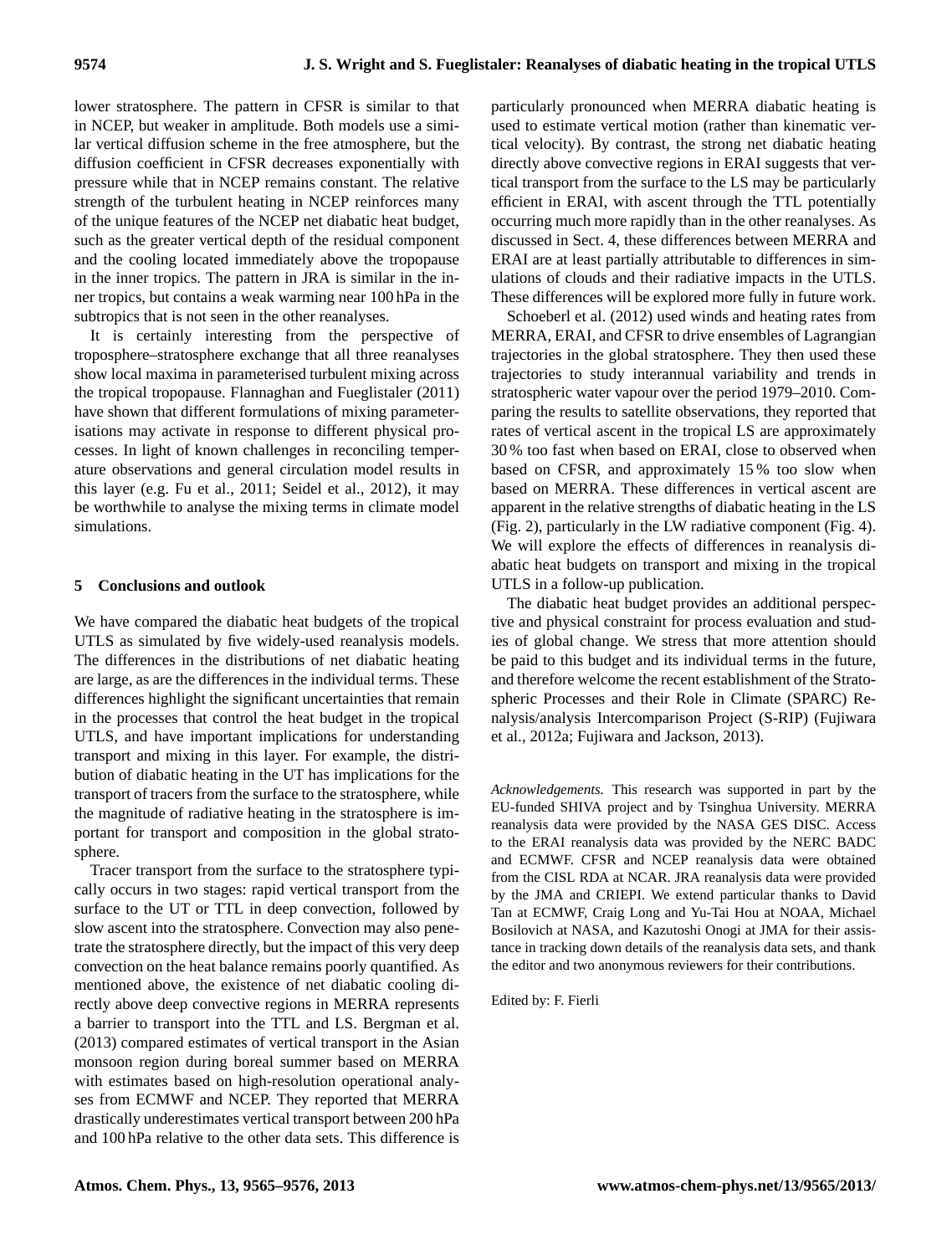## **References**

- <span id="page-10-27"></span>Bergman, J. W., Fierli, F., Jensen, E. J., Honomichl, S., and Pan, L. L.: Boundary layer sources for the Asian anticyclone: regional contributions to a vertical conduit, J. Geophys. Res., 118, 2560– 2575, doi[:10.1002/jgrd.50142,](http://dx.doi.org/10.1002/jgrd.50142) 2013.
- <span id="page-10-17"></span>Briegleb, B. P.: Delta Eddington approximation for solar radiation in the NCAR Community Climate Model, J. Geophys. Res., 97, 7603–7612, 1992.
- <span id="page-10-15"></span>Chou, M.-D. and Suarez, M. J.: A solar radiation parameterization for atmospheric studies, NASA/TM-1999-104606, 15, 40 pp., 1999.
- <span id="page-10-11"></span>Chou, M.-D., Suarez, M. J., Liang, X. Z., and Yan, M. M.-H.: A thermal infrared radiation parameterization for atmospheric studies, NASA/TM-2001-104606, 19, 56 pp., 2001.
- <span id="page-10-13"></span>Clough, S. A., Shephard, M. W., Mlawer, E. J., Delamere, J. S., Iacono, M. J., Cady-Pereira, K., Boukabara, S., and Brown, P. D.: Atmospheric radiative transfer modeling: a summary of the AER codes, J. Quant. Spectrosc. Radiat. Transf., 91, 233–244, 2005.
- <span id="page-10-0"></span>Dee, D. P., Uppala, S. M., Simmons, A. J., Berrisford, P., Poli, P., Kobayashi, S., Andrae, U., Balmaseda, M. A., Balsamo, G., Bauer, P., Bechtold, P., Beljaars, A. C. M., van de Berg, L., Bidlot, J., Bormann, N., Delsol, C., Dragani, R., Fuentes, M., Geer, A. J., Haimberger, L., Healy, S. B., Hersbach, H., Hólm, E. V., Isaksen, L., Kållberg, P., Köhler, M., Matricardi, M., McNally, A. P., Monge-Sanz, B. M., Morcrette, J.-J., Park, B.-K., Peubey, C., de Rosnay, P., Tavolato, C., Thépaut, J.-N., and Vitart, F.: The ERA-Interim reanalysis: configuration and performance of the data assimilation system, Q. J. Roy. Meteor. Soc., 137, 553–597, doi[:10.1002/qj.828,](http://dx.doi.org/10.1002/qj.828) 2011.
- <span id="page-10-24"></span>Ebita, A., Kobayashi, S., Ota, Y., Moriya, M., Kumabe, R., Onogi, K., Harada, Y., Yasui, S., Miyaoka, K., Takahashi, K., Kamahori, H., Kobayashi, C., Endo, H., Soma, M., Oikawa, Y., and Ishimizu, T.: The Japanese 55-year Reanalysis "JRA-55": An interim report, SOLA, 7, 149–152, doi[:10.2151/sola.2011-038,](http://dx.doi.org/10.2151/sola.2011-038) 2011.
- <span id="page-10-14"></span>Fels, S. and Schwarzkopf, M. D.: The simplified exchange approximation: a new method for radiative transfer calculations, J. Atmos. Sci., 32, 1475–1488, 1975.
- <span id="page-10-20"></span>Fels, S. B., Mahlman, J. D., Schwarzkopf, M. D., and Sinclair, R. W.: Stratospheric sensitivity to perturbations in ozone and carbon dioxide: Radiative and dynamical response, J. Atmos. Sci., 37, 2265–2297, 1980.
- <span id="page-10-7"></span>Flannaghan, T. J. and Fueglistaler, S.: Kelvin waves and shear-flow turbulent mixing in the TTL in (re-)analysis data, Geophys. Res. Lett., 38, L02801, doi[:10.1029/2010GL045524,](http://dx.doi.org/10.1029/2010GL045524) 2011.
- <span id="page-10-19"></span>Fortuin, J. P. and Langematz, U.: An update on the current ozone climatology and on concurrent ozone and temperature trends, Proc. SPIE, 2311, 207–216, doi[:10.1117/12.198578,](http://dx.doi.org/10.1117/12.198578) 1994.
- <span id="page-10-16"></span>Fouquart, Y. and Bonnel, B.: Computation of solar heating of the Earth's atmosphere: a new parameterization, Beitr. Phys., 53, 35– 62, 1980.
- <span id="page-10-26"></span>Fu, Q., Manabe, S., and Johanson, C. M.: On the warming in the tropical upper troposphere: Models versus observations, Geophys. Res. Lett., 38, L15704, doi[:10.1029/2011GL048101,](http://dx.doi.org/10.1029/2011GL048101) 2011.
- <span id="page-10-9"></span>Fueglistaler, S. and Fu, Q.: Impact of clouds on radiative heating rates in the tropical lower stratosphere, J. Geophys. Res., 111, D23202, doi[:10.1029/2006JD007273,](http://dx.doi.org/10.1029/2006JD007273) 2006.
- <span id="page-10-6"></span>Fueglistaler, S., Dessler, A. E., Dunkerton, T. J., Folkins, I., Fu, Q., and Mote, P. W.: Tropical tropopause layer, Rev. Geophys., 47, RG1004, doi[:10.1029/2008RG000267,](http://dx.doi.org/10.1029/2008RG000267) 2009a.
- <span id="page-10-3"></span>Fueglistaler, S., Legras, B., Beljaars, A., Morcrette, J.-J., Simmons, A., Tompkins, A. M., and Uppala, S.: The diabatic heat budget of the upper troposphere and lower/mid stratosphere in ECMWF reanalyses, Q. J. Roy. Meteor. Soc., 135, 21–37, doi[:10.1002/qj.361,](http://dx.doi.org/10.1002/qj.361) 2009b.
- <span id="page-10-22"></span>Fueglistaler, S., Liu, Y. S., Flannaghan, T. J., Haynes, P. H., Dee, D. P., Read, W. J., Remsberg, E. E., Thomason, L. W., Hurst, D. F., Lanzante, J. R., and Bernath, P. F.: The relation between atmospheric humidity and temperature trends for stratospheric water, J. Geophys. Res., 118, doi[:10.1002/jgrd.50157,](http://dx.doi.org/10.1002/jgrd.50157) 2013.
- <span id="page-10-29"></span>Fujiwara, M. and Jackson, D.: SPARC Reanalysis Intercomparison Project (S-RIP) Planning Meeting, SPARC Newsletter, 41, 52– 55, 2013.
- <span id="page-10-28"></span>Fujiwara, M., Polavarapu, S., and Jackson, D.: A proposal of the SPARC Reanalysis/Analysis Intercomparison Project, SPARC Newsletter, 38, 14–17, 2012a.
- <span id="page-10-10"></span>Fujiwara, M., Suzuki, J., Gettelman, A., Hegglin, M. I., Akiyoshi, H., and Shibata, K.: Wave activity in the tropical tropopause layer in seven reanalysis and four chemistry climate model data sets, J. Geophys. Res., 117, D12105, doi[:10.1029/2011JD016808,](http://dx.doi.org/10.1029/2011JD016808) 2012b.
- <span id="page-10-5"></span>Hoskins, B. J.: Towards a PV- $\theta$  view of the general circulation, Tellus, 43AB, 27–35, 1991.
- <span id="page-10-2"></span>Kalnay, E., Kanamitsu, M., Kistler, R., Collins, W., Deaven, D., Gandin, L., Iredell, M., Saha, S., White, G., Woollen, J., Zhu, Y., Leetmaa, A., Reynolds, R., Chelliah, M., Ebisuzaki, W., Higgins, W., Janowiak, J., Mo, K. C., Ropelewski, C., Wang, J., Jenne, R., and Joseph, D.: The NCEP/NCAR 40-Year Reanalysis Project, B. Am. Meteorol. Soc., 77, 437–471, 1996.
- <span id="page-10-18"></span>Lacis, A. A. and Hansen, J. E.: A parameterization for the absorption of solar radiation in the Earth's atmosphere, J. Atmos. Sci., 31, 118–133, 1974.
- <span id="page-10-4"></span>Ling, J. and Zhang, C.: Diabatic heating profiles in recent global reanalyses, J. Climate, 26, 3307–3325, doi[:10.1175/JCLI-D-12-](http://dx.doi.org/10.1175/JCLI-D-12-00384.1) [00384.1,](http://dx.doi.org/10.1175/JCLI-D-12-00384.1) 2013.
- <span id="page-10-25"></span>Mcfarlane, S. A., Mather, J. H., and Ackerman, T. P.: Analysis of tropical radiative heating profiles: A comparison of models and observations, J. Geophys. Res., 112, D14218, doi[:10.1029/2006JD008290,](http://dx.doi.org/10.1029/2006JD008290) 2007.
- <span id="page-10-12"></span>Mlawer, E. J., Taubman, S. J., Brown, P. D., Iacono, M. J., and Clough, S. A.: Radiative transfer for inhomogeneous atmospheres: RRTM, a validated correlated-k model for the long wave, J. Geophys. Res., 102, 16663–16682, 1997.
- <span id="page-10-1"></span>Onogi, K., Tsutsui, J., Koide, H., Sakamoto, M., Kobayashi, S., Hatsushika, H., Matsumoto, T., Yamazaki, N., Kamahori, H., Takahashi, K., Kadokura, S., Wada, K., Kato, K., Oyama, R., Ose, T., Mannoji, N., and Taira, R.: The JRA-25 Reanalysis, J. Meteor. Soc. Jpn., 85, 369–432, doi[:10.2151/jmsj.85.369,](http://dx.doi.org/10.2151/jmsj.85.369) 2007.
- <span id="page-10-23"></span>Pawson, S. and Fiorino, M.: A comparison of reanalyses in the tropical stratosphere: Part 1: thermal structure and the annual cycle, Clim. Dynam., 14, 631–644, 1998.
- <span id="page-10-8"></span>Peixoto, J. P. and Oort, A. H.: Physics of Climate, American Institute of Physics, New York, NY, USA, 1992.
- <span id="page-10-21"></span>Plumb, R. A. and Eluszkiewicz, J.: The Brewer–Dobson circulation: Dynamics of the tropical upwelling, J. Atmos. Sci., 56, 868–890, 1999.